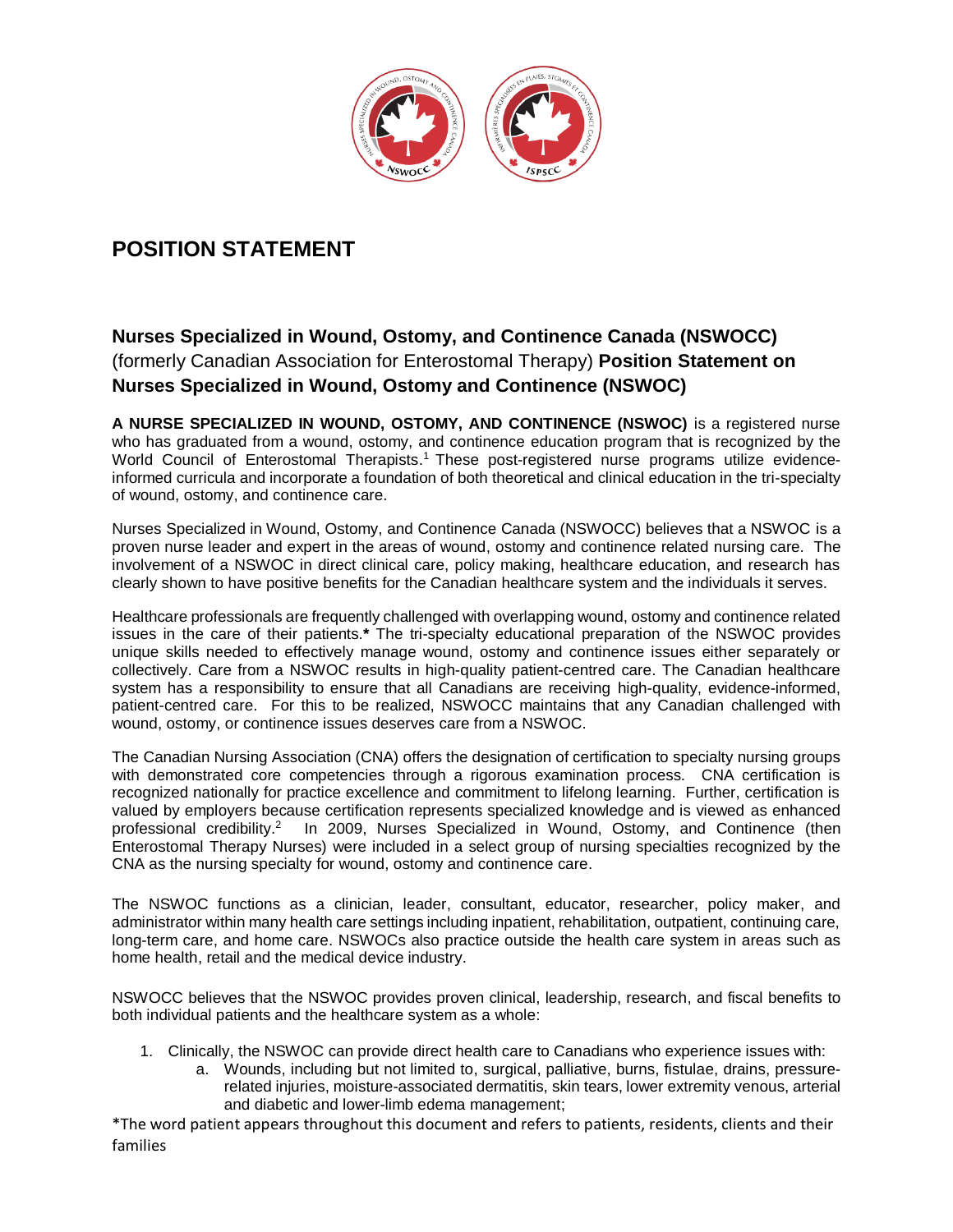

- b. Acute and ongoing care and management of abdominal stomas resulting from cancer, inflammatory bowel disease, trauma, congenital abnormalities, and other causes; and
- c. Urinary/fecal incontinence, constipation, and incomplete bladder/bowel emptying.
- 2. The NSWOC provides leadership in the clinical setting for wound care, ostomy care and/or continence care by promoting best practice in a cost-efficient manner. The NSWOC demonstrates leadership and supports quality health care through the facilitation of evidence-based and innovative best practice, teaching, consulting, mentoring, program development, and quality monitoring.

In addition, the NSWOC is active with other professional organizations to develop and enhance the delivery of health care for Canadians (e.g. Wounds Canada, Registered Nurses Association of Ontario). NSWOCs facilitate knowledge transfer to patients and to generalist nurses and other health care professionals in all settings across the health care continuum. Evidence has demonstrated that when NSWOC support home care nurses they increase home care nurses' knowledge, confidence, and interest in furthering their education in wound care.<sup>1</sup>

- 3. The NSWOC enables the benefits of research by initiating and participating in scientific inquiry that expands nursing knowledge and practice for the tri-specialty. Through the interpretation and application of NSWOC research and related research the NSWOC improves patient care. The NSWOC communicates and disseminates research through publications, oral and poster presentations, and the development of health care guidelines and policies.
- 4. From a fiscal perspective the NSWOC facilitates the appropriate and efficient use of resources and healthcare products. The NSWOC improves wound healing times, wound closure rates, and the associated costs<sup>3</sup> and ensures fewer emergency room visits and fewer re-admissions to hospital by home care patients with wounds.<sup>1</sup> NSWOC are an important asset in achieving better outcomes for hospital-acquired pressure injuries in acute care settings. 4

#### **Association & Specialty Background**

The Canadian Association for Enterostomal Therapy (CAET) was established in 1981. In 1996 CAET launched a bilingual Enterostomal Therapy Nursing Education Program (ETNEP) and in 2007 the ETNEP became a distance education program offered online with a clinical preceptorship. In 2009 the specialty of Enterostomal Therapy Nursing (ETN) was recognized for certification by the CNA. On May 4, 2018, the CAET changed its name to Nurses Specialized in Wound, Ostomy, and Continence Canada (NSWOCC) to represent the association of nurses practicing this tri-specialty. The designation of ETN was changed to Nurse Specialized in Wound, Ostomy, Continence (NSWOC). Nurses certified by the CNA had their designation changed to Wound, Ostomy, Continence Canada Certified or WOCC(C).

The Nurses Specialized in Wound, Ostomy, and Continence Canada is a not-for-profit association and registered charity with a membership that represents over 350 nurses specializing in wound, ostomy and continence. The NSWOCC acts in the public interest by representing Canadian NSWOCs and providing national leadership in the promotion of high standards for NSWOC practice, education, research, and administration in order to achieve the highest quality specialized nursing care.

The specialty of NSWOC (formerly ET Nursing) originated in the United States in the late 1950s when the first Enterostomal Therapy educational program was directed towards the care of patients who had undergone ostomy surgery. A formal ostomy rehabilitation program was developed and the title of Enterostomal Therapist was allocated to its graduates. During the 1960s ETNs developed expertise in

\*The word patient appears throughout this document and refers to patients, residents, clients and their families